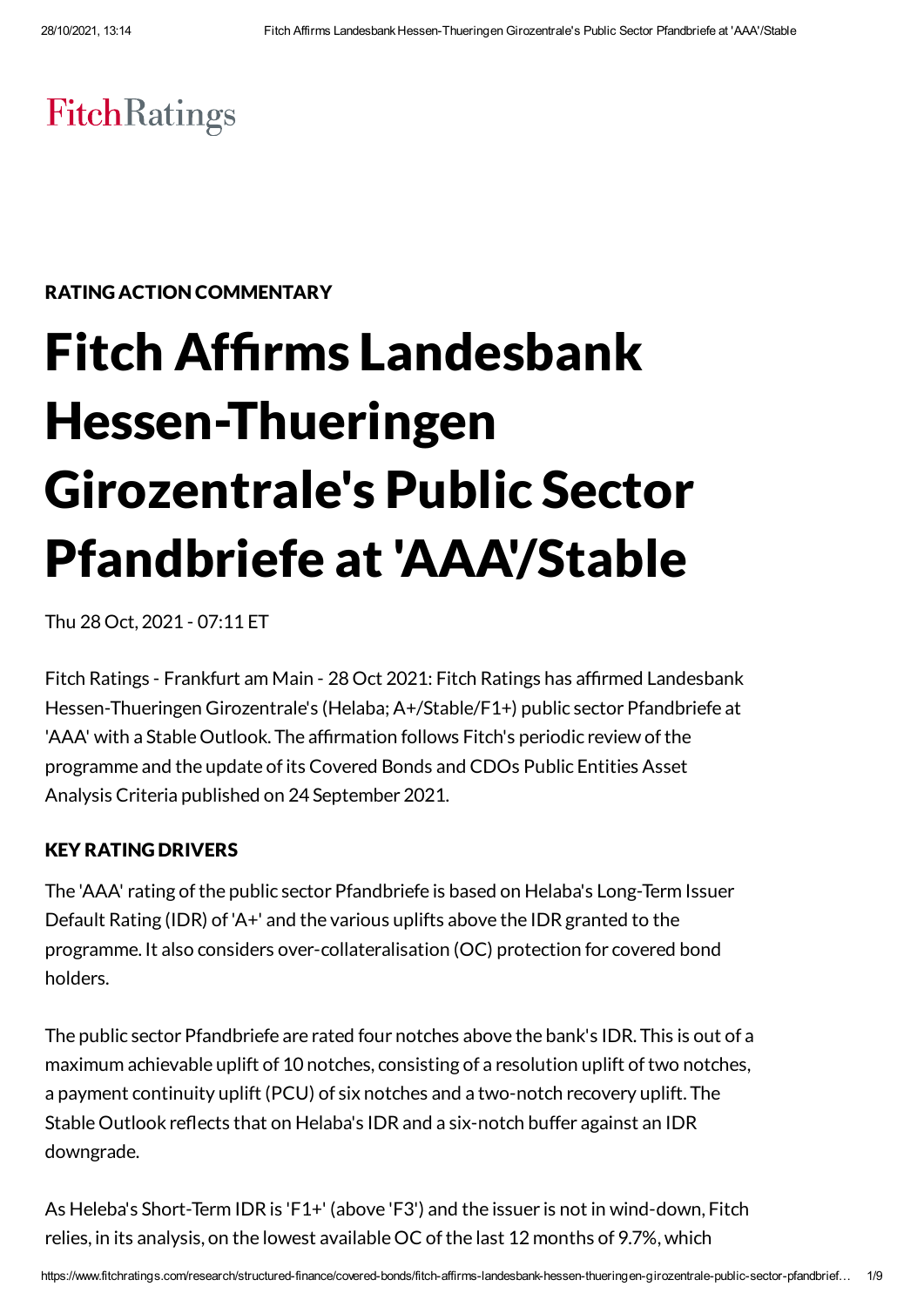provides more protection than Fitch's 'AAA' breakeven OC of 3.5%.

#### 'AAA' BREAK-EVEN OC

The 'AAA' break-even OC of 3.5% is based on the 'AAA' credit loss for the cover pool, as the rating is based on a two-notch recovery uplift above the resolution reference point of 'AA', without testing the covered bonds for timely payments.

The cover pool is made up of sovereign-linked and public-entity exposures mainly concentrated in Germany (92.8% of the cover pool as of June 2021), with a significant exposure to the German federal states (AAA/Stable). The decline of the credit loss to 3.5% from 4.1% reflects mostly the update of Fitch's Covered Bonds and CDOs Public Entities Asset Analysis Criteria. Fitch has lowered the pairwise default correlation assumption between public entities following the revision ofthe long-term default rates for corporate entities, as detailed in Fitch's recently updated CLO and CorporateCDO Rating Criteria.

Also, a marginally lower percentage (6.1% vs 6.4%) of the pool are now defined as large obligors for applying additional default and recovery stresses. This has a positive effect on the expected loss. In addition, the share of German assets, which are either guaranteed or credit linked to the German sovereign, has increased.

#### UPLIFTS

The two-notch resolution uplift reflects that collateralised Pfandbriefe in Germany are exempt from bail-in, that Fitch deems the risk of under-collateralisation at the point of resolution as sufficiently low, and that a resolution of Helaba, should it happen, is not likely to result in the direct enforcement of the recourse against the cover pool. The twonotch resolution uplift also takes into account that Helaba's Long-Term IDR is based on the bank's participation in a mutual support scheme and equalised with the IDR of Sparkassen Finanzgruppe Hessen-Thueringen, of which Helaba is part.

The six-notch PCU reflects the principal liquidity protection provided by the 12-month maturity extension feature. The mandatory inclusion of liquid assets in the cover pool matching the maximum negative accumulated balance of cash flow for the next 180 days also provides effective protection for interest payments and senior expenses.

The recovery uplift for the programme is two notches, as the programme's 'AA' resolution reference point is in the investment-grade category and no material downside risk to recoveries has been identified.

# RATING SENSITIVITIES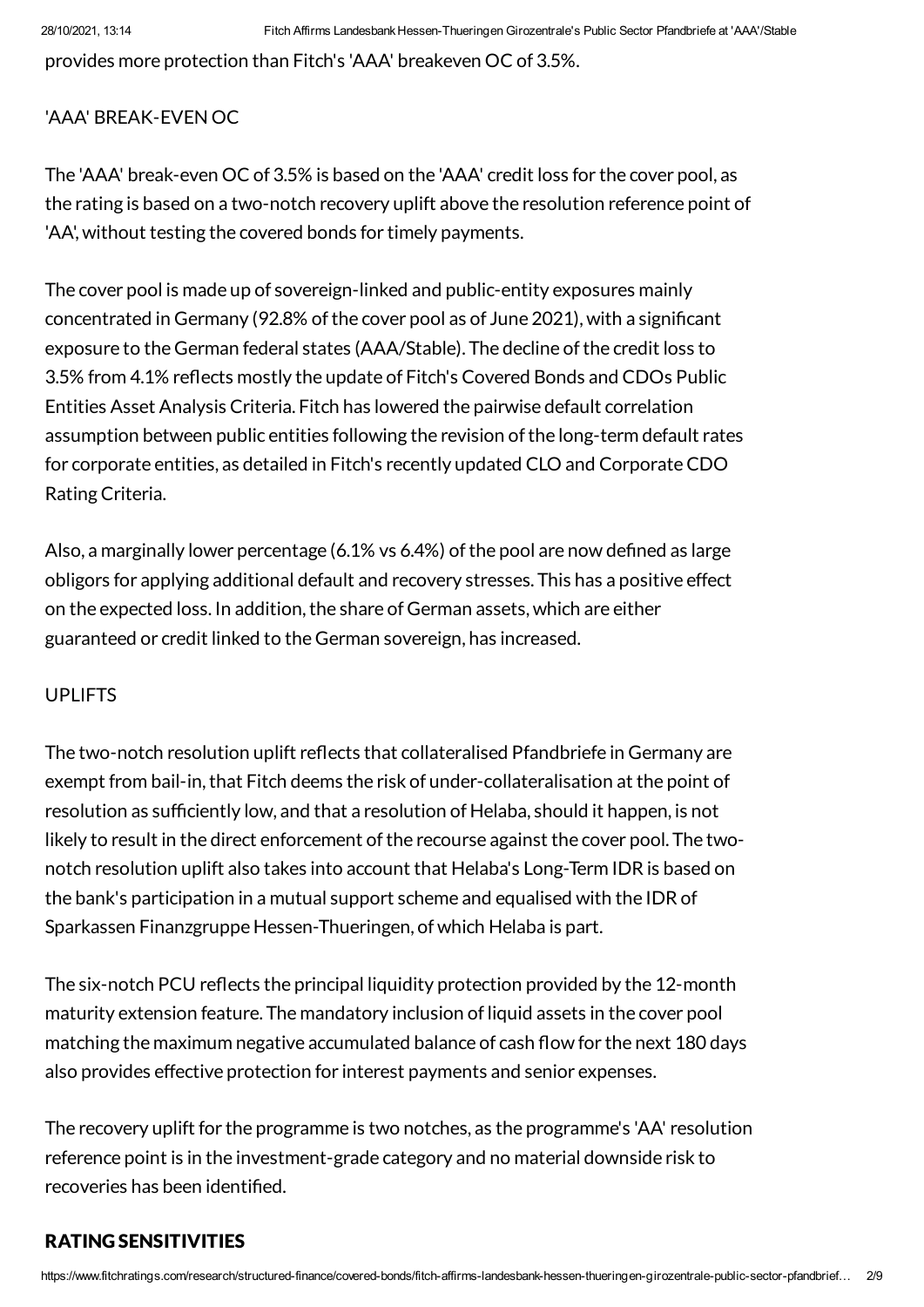Factors that could, individually or collectively, lead to positive rating action/upgrade:

-The Pfandbriefe are rated 'AAA', which is the highest level on Fitch's scale, and therefore cannot be upgraded.

Factors that could, individually or collectively, lead to negative rating action/downgrade:

-Helaba's public sector covered bonds' rating would be vulnerable to a downgrade if the bank's IDR is downgraded by seven notches to 'BB' or below; or if the OC considered by Fitch in its analysis provides less protection than Fitch's 'AAA' breakeven OC. Fitch's 'AAA' breakeven OC is likely to increase in the event of an IDR downgrade as we would test for timely payments in our cash flow model. However, we expect the relied-upon OC to offer protection that is commensurate with the 'AAA' rating even in that scenario.

-Ifthe OC that Fitch considers in its analysis drops to the legal minimum requirement of 2% on a net present value basis, the programme could only achieve a one-notch recovery uplift. As a result, the rating would likely be downgraded to 'AA+', one notch above Helaba's Long-Term IDR as adjusted by the resolution uplift.

-Fitch's 'AAA' break-even OC is likely to increase to cover for wider credit losses if Germany (AAA/Stable/F1+) is downgraded. This is because in tested rating scenarios above the sovereign rating to which the programme is credit linked, the sovereign can default.

Fitch's break-even OC for the covered bond rating will be affected by, among other factors, the profile of the cover assets relative to outstanding covered bonds, which can change over time, even in the absence of new issuance. Therefore, the break-even OC to maintain the covered bond rating cannot be assumed to remain stable over time.

# BEST/WORST CASE RATING SCENARIO

International scale credit ratings of Financial Institutions and Covered Bond issuers have a best-case rating upgrade scenario (defined as the 99th percentile of rating transitions, measured in a positive direction) of three notches over a three-year rating horizon; and a worst-case rating downgrade scenario (defined as the 99th percentile of rating transitions, measured in a negative direction) offour notches over three years. The complete span of best- and worst-case scenario credit ratings for all rating categories ranges from 'AAA' to 'D'. Best- and worst-case scenario credit ratings are based on historical performance. For more information about the methodology used to determine sector-specific best- and worst-case scenario credit ratings, visit <https://www.fitchratings.com/site/re/10111579>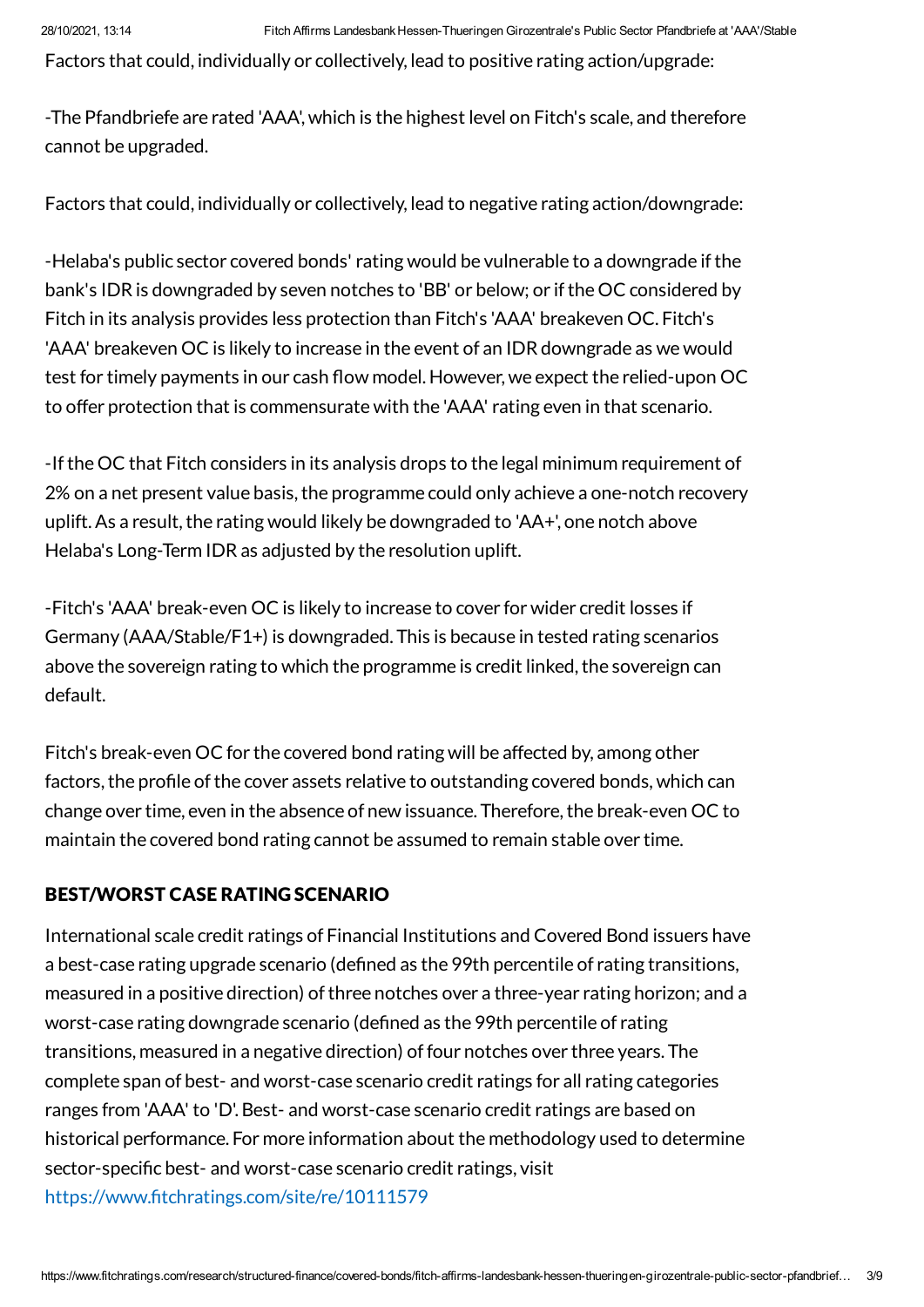# REFERENCES FOR SUBSTANTIALLY MATERIAL SOURCE CITED AS KEY DRIVER OF RATING

The principal sources of information used in the analysis are described in the Applicable Criteria.

# PUBLIC RATINGS WITH CREDIT LINKAGE TO OTHER RATINGS

Helaba's public sector Pfandbrief rating remains credit linked to Germany as 42.3% is made up of exposures to or guaranteed by the German sovereign, while in the analysis of the German sub-sovereign exposure, which represents 50.6% of total cover assets, the sovereign is not assumed to default.

The Pfandbriefe rating is driven by the credit risk of Helaba as measured by its Long-Term IDR.

# ESG CONSIDERATIONS

Unless otherwise disclosed in this section, the highest level of ESG credit relevance is a score of'3'. This means ESG issues are credit neutral or have only a minimal credit impact on the entity, either due to their nature or the way in which they are being managed by the entity. For more information on Fitch's ESG Relevance Scores, visit [www.fitchratings.com/esg](http://www.fitchratings.com/esg)

| <b>ENTITY/DEBT</b>                                                                             | <b>RATING</b> |                                  |          | <b>PRIOR</b>                           |
|------------------------------------------------------------------------------------------------|---------------|----------------------------------|----------|----------------------------------------|
| Landesbank<br>Hessen-<br>Thueringen<br>Girozentrale                                            |               |                                  |          |                                        |
| senior<br>secured,<br>Public<br>Sector<br>Covered<br>Bonds,<br>Public<br>Sector<br>Pfandbriefe | LT.           | <b>AAA Rating Outlook Stable</b> | Affirmed | <b>AAA Rating</b><br>Outlook<br>Stable |

# RATING ACTIONS

# VIEW ADDITIONALRATING DETAILS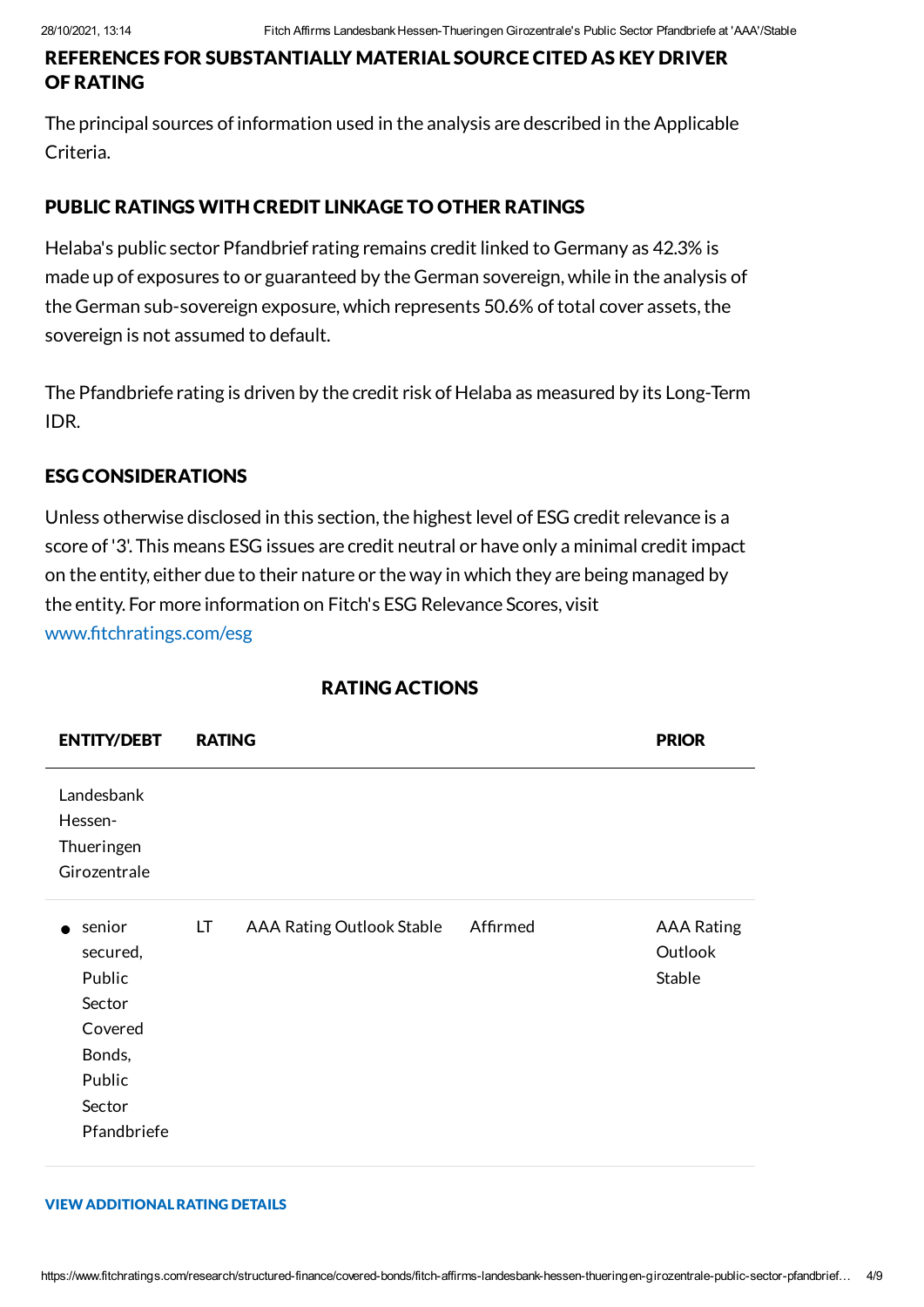# FITCH RATINGS ANALYSTS

#### **Sebastian Seitz, CFA, CAIA**

**Director** Primary Rating Analyst +49 69 768076 267 sebastian.seitz@fitchratings.com Fitch Ratings – a branch of Fitch Ratings Ireland Limited Neue Mainzer Strasse 46 - 50 Frankfurt am Main D-60311

#### **Thomas Kaber**

Associate Director Secondary Rating Analyst +49 69 768076 172 thomas.kaber@fitchratings.com

#### **Cosme de Montpellier**

Senior Director CommitteeChairperson +44 20 3530 1407 cosme.demontpellier@fitchratings.com

# MEDIA CONTACTS

**Athos Larkou** London +44 20 3530 1549 athos.larkou@thefitchgroup.com

Additional information is available on [www.fitchratings.com](http://www.fitchratings.com/)

# PARTICIPATION STATUS

The rated entity (and/or its agents) or, in the case of structured finance, one or more of the transaction parties participated in the rating process except that the following issuer(s), if any, did not participate in the rating process, or provide additional information, beyond the issuer's available public disclosure.

# APPLICABLE CRITERIA

Structured Finance and Covered Bonds [Counterparty](https://www.fitchratings.com/research/structured-finance/structured-finance-covered-bonds-counterparty-rating-criteria-29-01-2020) Rating Criteria (pub. 29 Jan 2020) Structured Finance and Covered Bonds [Counterparty](https://www.fitchratings.com/research/structured-finance/structured-finance-covered-bonds-counterparty-rating-criteria-derivative-addendum-29-01-2020) Rating Criteria: Derivative Addendum (pub. 29 Jan 2020) Bank Rating Criteria (pub. 28 Feb 2020) (including rating [assumption](https://www.fitchratings.com/research/banks/bank-rating-criteria-28-02-2020) sensitivity)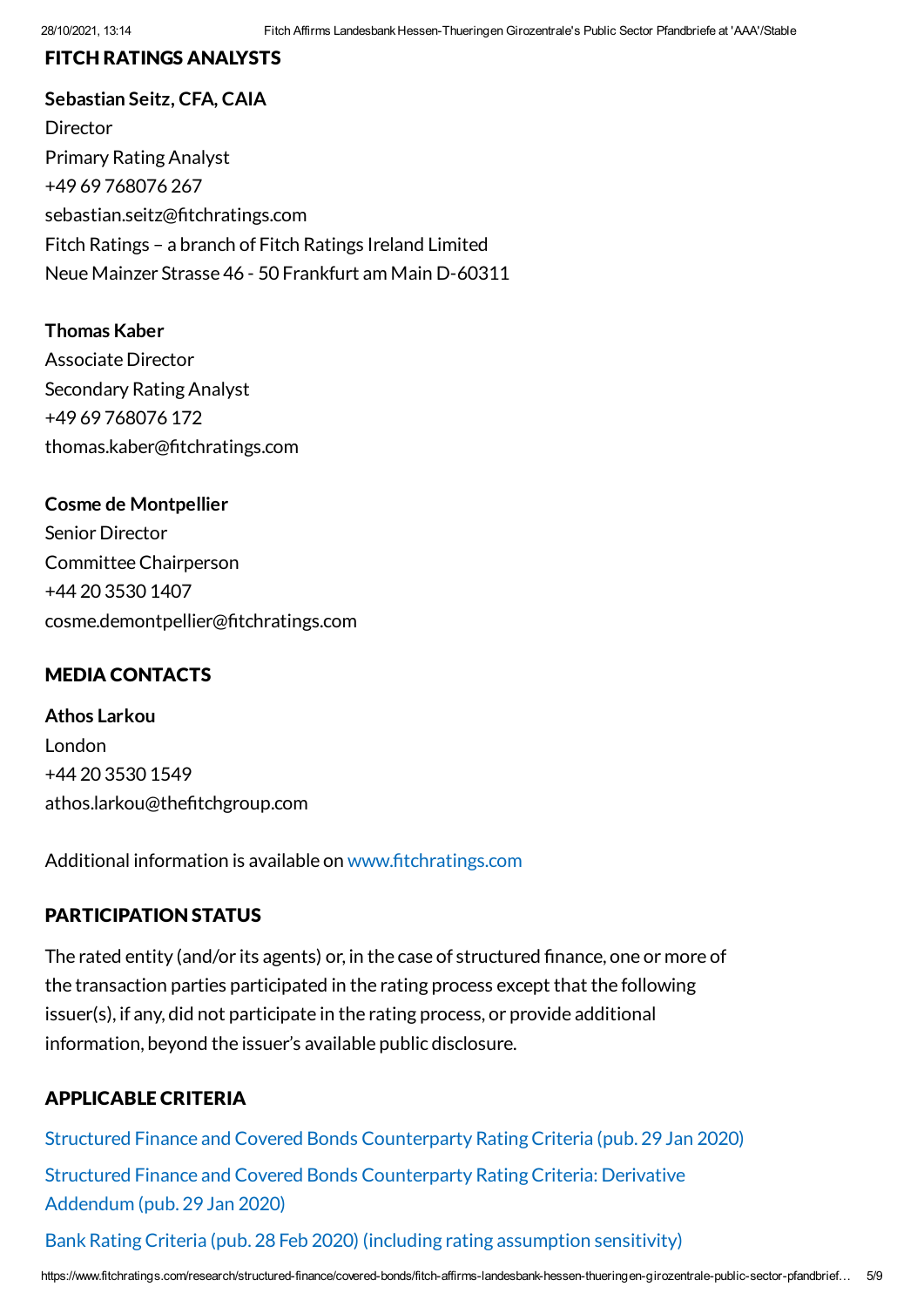[Structured](https://www.fitchratings.com/research/structured-finance/structured-finance-covered-bonds-country-risk-rating-criteria-23-09-2020) Finance and Covered Bonds Country Risk Rating Criteria (pub. 23 Sep 2020) Covered Bonds Rating Criteria (pub. 02 Jun 2021) (including rating [assumption](https://www.fitchratings.com/research/structured-finance/covered-bonds/covered-bonds-rating-criteria-02-06-2021) sensitivity)

Fitch's Foreign-Currency Stress Assumptions for Residual [Foreign-Exchange](https://www.fitchratings.com/research/structured-finance/covered-bonds/fitch-foreign-currency-stress-assumptions-for-residual-foreign-exchange-exposures-in-covered-bonds-structured-finance-supplementary-data-file-02-06-2021) Exposures in Covered Bonds and Structured Finance - Supplementary Data File (pub. 02 Jun 2021)

Fitch's Covered Bonds Refinancing Spread Level (RSL) Assumptions - [Supplementary](https://www.fitchratings.com/research/structured-finance/covered-bonds/fitch-covered-bonds-refinancing-spread-level-rsl-assumptions-supplementary-data-file-02-06-2021) Data File (pub. 02 Jun 2021)

# APPLICABLE MODELS

Numbers in parentheses accompanying applicable model(s) contain hyperlinks to criteria providing description of model(s).

Portfolio Credit Model, v2.14.0 (24 Sep [2021,](https://www.fitchratings.com/research/structured-finance/covered-bonds/covered-bonds-cdos-public-entities-asset-analysis-rating-criteria-24-09-2021) 17 Sep [2021\)](https://www.fitchratings.com/research/structured-finance/clos-corporate-cdos-rating-criteria-17-09-2021)

# ADDITIONAL DISCLOSURES

[Dodd-Frank](https://www.fitchratings.com/research/structured-finance/covered-bonds/fitch-affirms-landesbank-hessen-thueringen-girozentrale-public-sector-pfandbriefe-at-aaa-stable-28-10-2021/dodd-frank-disclosure) Rating Information Disclosure Form

Solicitation Status

[Endorsement](#page-8-0) Policy

# ENDORSEMENT STATUS

Landesbank Hessen-Thueringen Girozentrale EU,UK Endorsed

# DISCLAIMER

ALL FITCH CREDIT RATINGS ARE SUBJECT TO CERTAIN LIMITATIONS AND DISCLAIMERS. PLEASE READ THESE LIMITATIONSAND DISCLAIMERSBY FOLLOWING THIS LINK:

[HTTPS://WWW.FITCHRATINGS.COM/UNDERSTANDINGCREDITRATINGS.](https://www.fitchratings.com/UNDERSTANDINGCREDITRATINGS) IN ADDITION, THE FOLLOWING [HTTPS://WWW.FITCHRATINGS.COM/RATING-](https://www.fitchratings.com/rating-definitions-document)DEFINITIONS-DOCUMENT DETAILS FITCH'SRATING DEFINITIONS FOR EACH RATING SCALEAND RATING CATEGORIES, INCLUDING DEFINITIONSRELATING TO DEFAULT. PUBLISHED RATINGS,CRITERIA,AND METHODOLOGIESAREAVAILABLE FROM THIS SITE AT ALL TIMES. FITCH'S CODE OF CONDUCT, CONFIDENTIALITY, CONFLICTSOF INTEREST,AFFILIATE FIREWALL,COMPLIANCE,AND OTHER RELEVANT POLICIESAND PROCEDURESAREALSO AVAILABLE FROM THECODE OF CONDUCT SECTION OF THIS SITE. DIRECTORSAND SHAREHOLDERSRELEVANT INTERESTSAREAVAILABLEAT

[HTTPS://WWW.FITCHRATINGS.COM/SITE/REGULATORY](https://www.fitchratings.com/site/regulatory). FITCH MAY HAVE PROVIDED ANOTHER PERMISSIBLE SERVICE ORANCILLARY SERVICE TO THE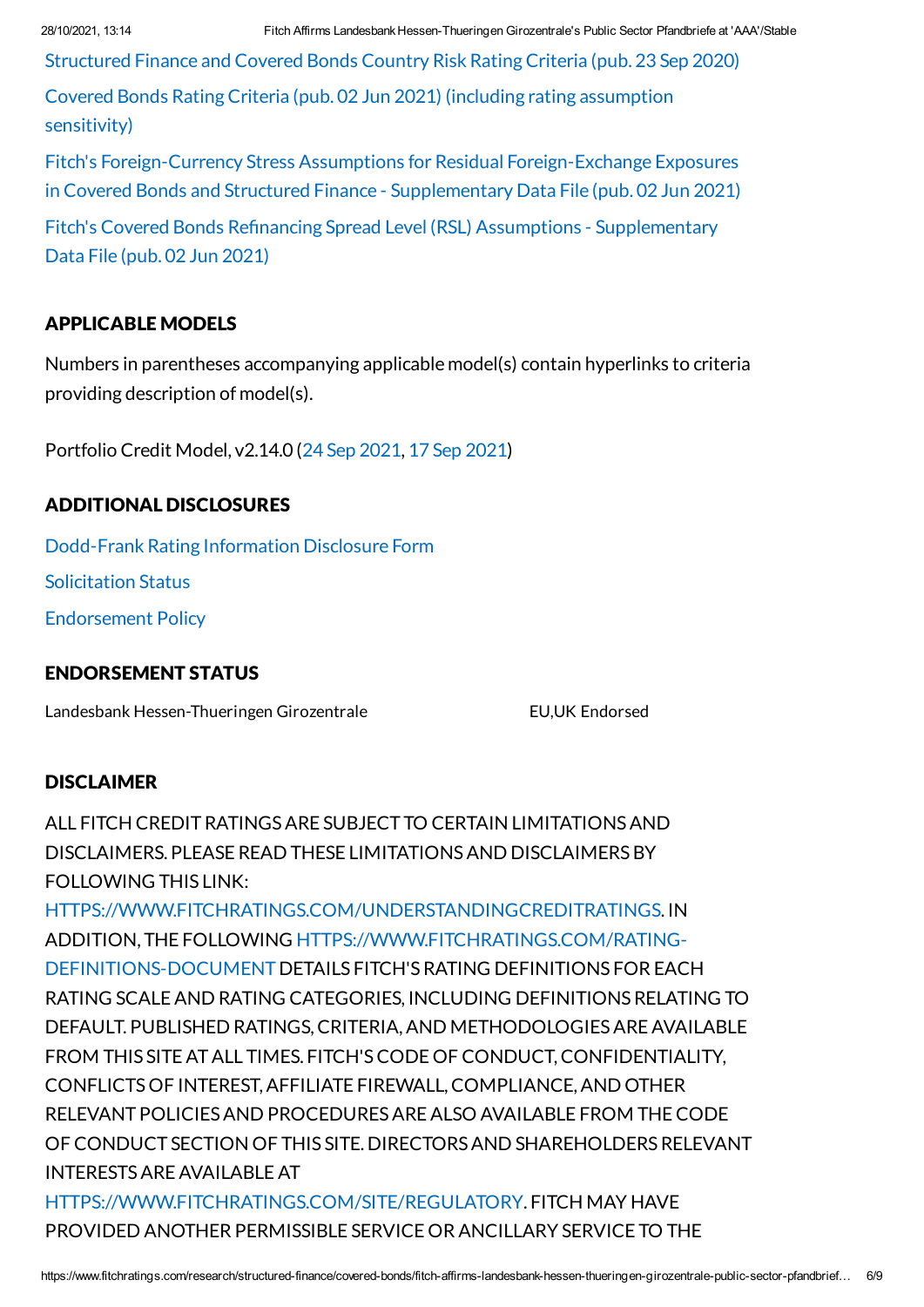RATED ENTITY OR ITSRELATED THIRD PARTIES. DETAILSOF PERMISSIBLE SERVICE(S) FORWHICH THE LEAD ANALYST ISBASED IN AN ESMA- OR FCA-REGISTERED FITCH RATINGSCOMPANY (OR BRANCH OF SUCH A COMPANY) OR ANCILLARY SERVICE(S) CAN BE FOUND ON THE ENTITY SUMMARY PAGE FOR THIS ISSUER ON THE FITCH RATINGSWEBSITE.

#### READ LESS

#### COPYRIGHT

Copyright © 2021 by Fitch Ratings, Inc., Fitch Ratings Ltd. and its subsidiaries. 33 Whitehall Street, NY, NY 10004. Telephone: 1-800-753-4824, (212) 908-0500. Fax: (212) 480-4435. Reproduction or retransmission in whole or in part is prohibited except by permission.All rights reserved. In issuing and maintaining its ratings and in making other reports (including forecast information), Fitch relies on factual information it receives from issuers and underwriters and from other sources Fitch believes to be credible. Fitch conducts a reasonable investigation of the factual information relied upon by it in accordance with its ratings methodology, and obtains reasonable verification of that information from independent sources, to the extent such sources are available for a given security or in a given jurisdiction. The manner of Fitch's factual investigation and the scope of the third-party verification it obtains will vary depending on the nature of the rated security and its issuer, the requirements and practices in the jurisdiction in which the rated security is offered and sold and/or the issuer is located, the availability and nature of relevant public information, access to the management of the issuer and its advisers, the availability of pre-existing third-party verifications such as audit reports, agreed-upon procedures letters, appraisals, actuarial reports, engineering reports, legal opinions and other reports provided by third parties, the availability of independent and competent third- party verification sources with respect to the particular security or in the particular jurisdiction of the issuer, and a variety of other factors. Users of Fitch's ratings and reports should understand that neither an enhanced factual investigation nor any third-party verification can ensure that all of the information Fitch relies on in connection with a rating or a report will be accurate and complete. Ultimately, the issuer and its advisers are responsible for the accuracy of the information they provide to Fitch and to the market in offering documents and other reports. In issuing its ratings and its reports, Fitch must rely on the work of experts, including independent auditors with respect to financial statements and attorneys with respect to legal and tax matters. Further, ratings and forecasts of financial and other information are inherently forwardlooking and embody assumptions and predictions about future events that by their nature cannot be verified as facts.As a result, despite any verification of current facts, ratings and forecasts can be affected by future events or conditions that were not anticipated at the time a rating or forecast was issued or affirmed. The information in this report is provided "as is" without any representation or warranty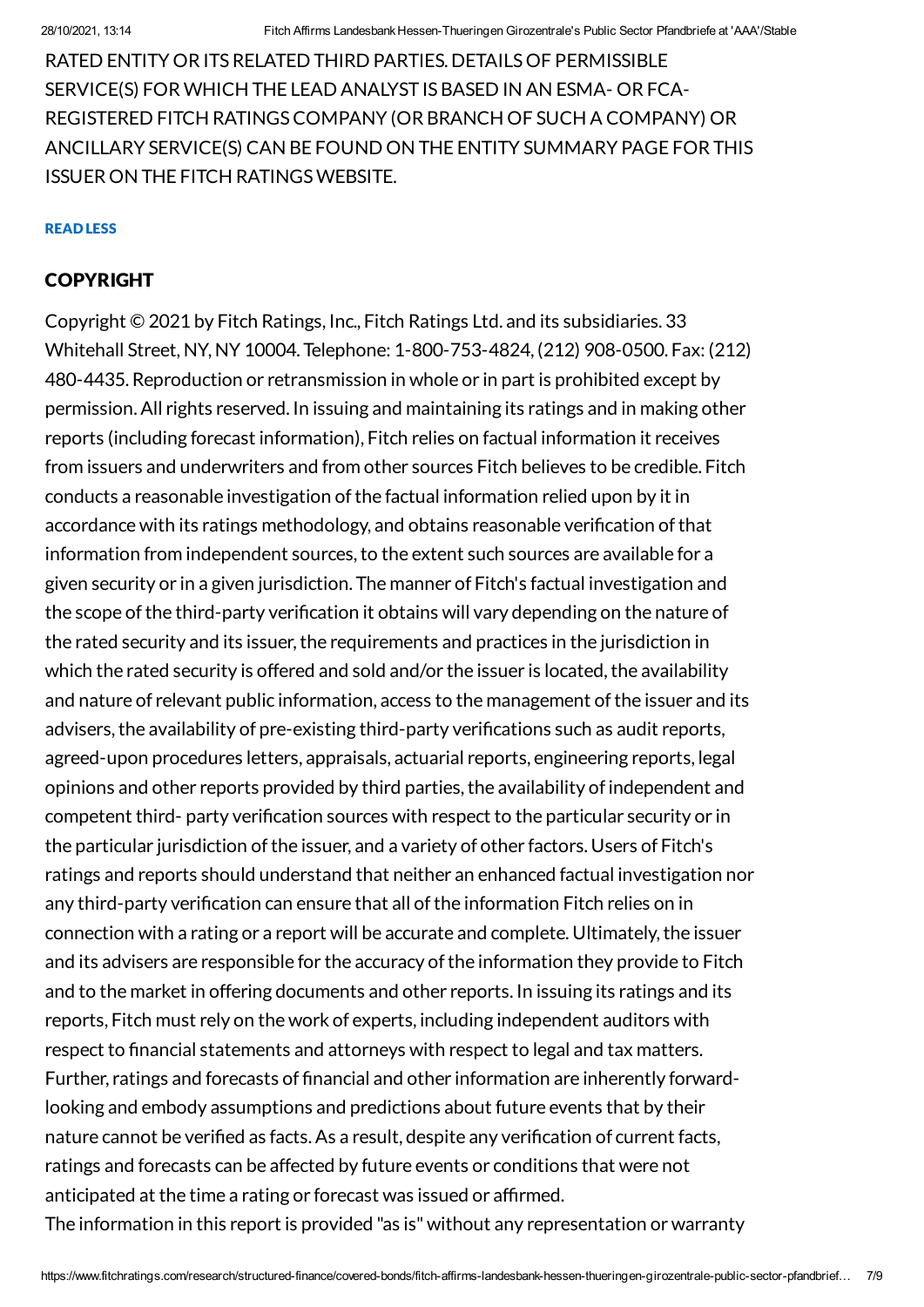of any kind, and Fitch does not represent or warrant that the report or any ofits contents will meet any of the requirements of a recipient of the report. A Fitch rating is an opinion as to the creditworthiness of a security. This opinion and reports made by Fitch are based on established criteria and methodologies that Fitch is continuously evaluating and updating. Therefore, ratings and reports are the collective work product of Fitch and no individual, or group of individuals, is solely responsible for a rating or a report. The rating does not address the risk of loss due to risks other than credit risk, unless such risk is specifically mentioned. Fitch is not engaged in the offer or sale of any security.All Fitch reports have shared authorship. Individuals identified in a Fitch report were involved in, but are not solely responsible for, the opinions stated therein. The individuals are named for contact purposes only. A report providing a Fitch rating is neither a prospectus nor a substitute for the information assembled, verified and presented to investors by the issuer and its agents in connection with the sale of the securities. Ratings may be changed or withdrawn at any time for any reason in the sole discretion of Fitch. Fitch does not provide investment advice of any sort. Ratings are not a recommendation to buy, sell, or hold any security. Ratings do not comment on the adequacy of market price, the suitability of any security for a particular investor, or the tax-exempt nature or taxability of payments made in respect to any security. Fitch receives fees from issuers, insurers, guarantors, other obligors, and underwriters for rating securities. Such fees generally vary from US\$1,000 to US\$750,000 (or the applicable currency equivalent) per issue. In certain cases, Fitch will rate all or a number of issues issued by a particular issuer, or insured or guaranteed by a particular insurer or guarantor, for a single annual fee. Such fees are expected to vary from US\$10,000 to US\$1,500,000 (or the applicable currency equivalent). The assignment, publication, or dissemination of a rating by Fitch shall not constitute a consent by Fitch to use its name as an expert in connection with any registration statement filed under the United States securities laws, the Financial Services and Markets Act of 2000 of the United Kingdom, or the securities laws of any particular jurisdiction. Due to the relative efficiency of electronic publishing and distribution, Fitch research may be available to electronic subscribers up to three days earlier than to print subscribers.

ForAustralia, New Zealand, Taiwan and South Korea only: Fitch Australia Pty Ltd holds an Australian financial services license (AFS license no. 337123) which authorizes it to provide credit ratings to wholesale clients only.Credit ratings information published by Fitch is not intended to be used by persons who are retail clients within the meaning of theCorporations Act 2001

Fitch Ratings, Inc. is registered with the U.S. Securities and Exchange Commission as a Nationally Recognized Statistical Rating Organization (the "NRSRO").While certain of the NRSRO's credit rating subsidiaries are listed on Item 3 of Form NRSRO and as such are authorized to issue credit ratings on behalf of the NRSRO (see

[https://www.fitchratings.com/site/regulatory\)](https://www.fitchratings.com/site/regulatory), other credit rating subsidiaries are not listed on Form NRSRO (the "non-NRSROs") and therefore credit ratings issued by those